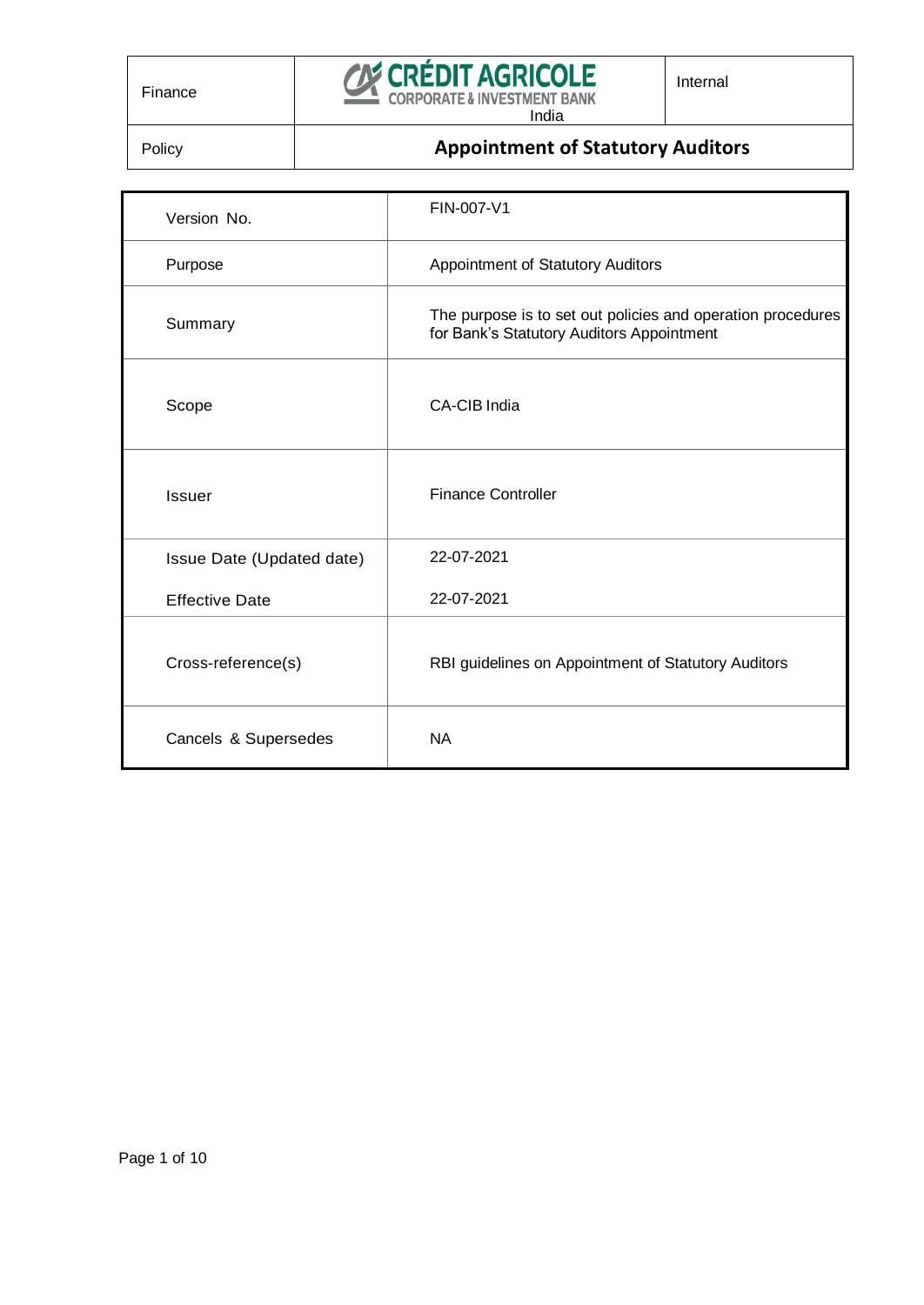

# **Update History**

| Version<br>No. | Date of Updated by<br>MM-YYYY) | Update (DD- (First name LAST NAME) | <b>Contact Email</b> | <b>Reason of Update</b> |
|----------------|--------------------------------|------------------------------------|----------------------|-------------------------|
|                |                                |                                    |                      |                         |
|                |                                |                                    |                      |                         |
|                |                                |                                    |                      |                         |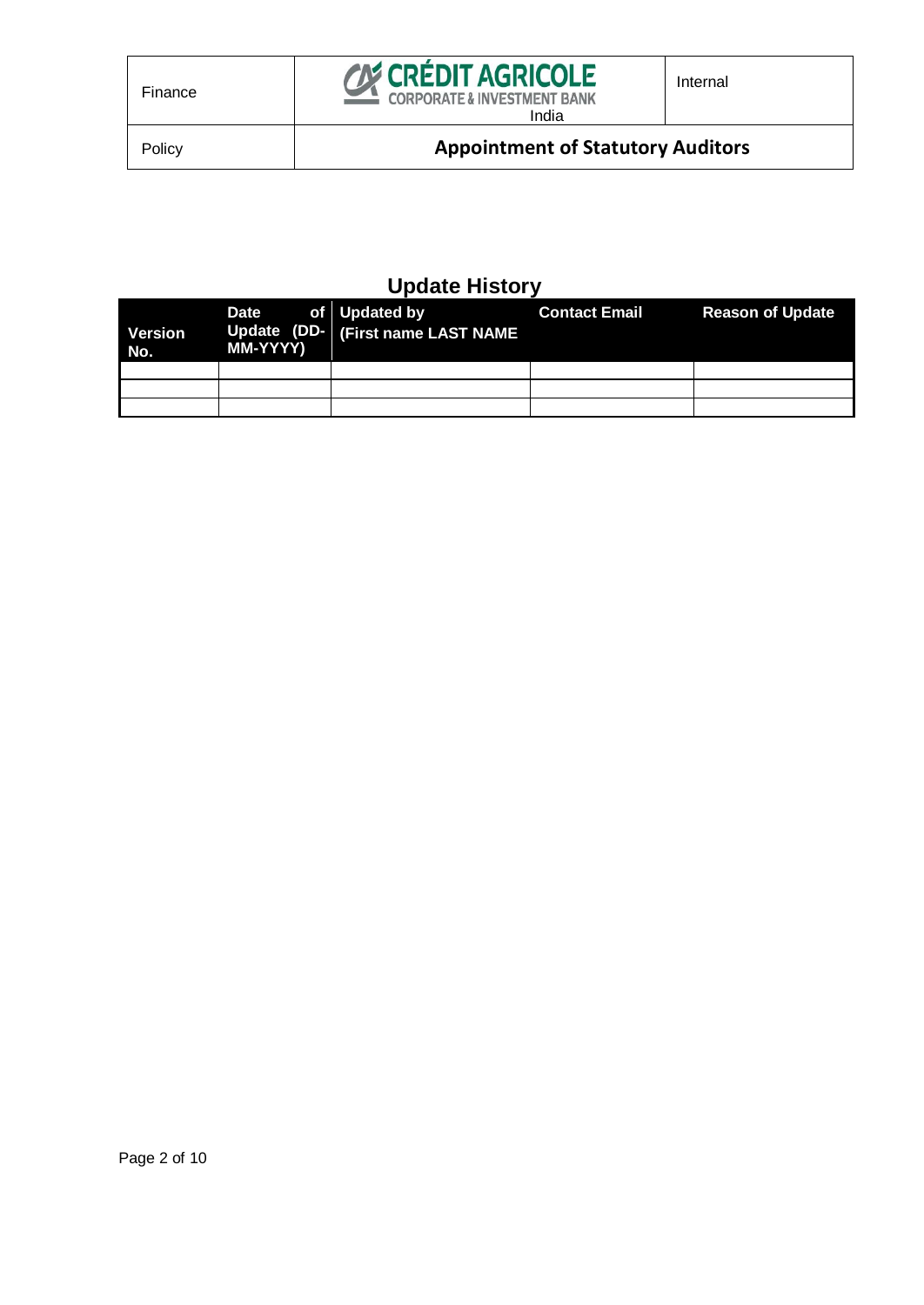

## **Validation**

| <b>Department</b><br><b>Validated by</b><br><b>Position</b><br>J. |                                  | <b>Signatures</b> | <b>Validation date</b><br>(DD-MM-YYYY) |
|-------------------------------------------------------------------|----------------------------------|-------------------|----------------------------------------|
|                                                                   | <b>First name LAST NAME</b><br>J |                   |                                        |
|                                                                   |                                  |                   |                                        |
| <b>Senior Country Officer</b>                                     | <b>Aymeric DE REYNIES</b>        |                   |                                        |
| <b>Chief Operating Officer</b>                                    | <b>Loic BORREY</b>               |                   |                                        |
| <b>Chief Financial Officer</b>                                    | Ravinarayanan IYER               |                   |                                        |
| <b>Permanent Control</b>                                          | <b>Sandeep THAKKAR</b>           |                   |                                        |
| <b>Internal Audit</b>                                             | <b>Amit JAIN</b>                 |                   |                                        |
| <b>Credit Risk</b>                                                | <b>Ravindra BANGERA</b>          |                   |                                        |
| Compliance                                                        | <b>Amit MEHTA</b>                |                   |                                        |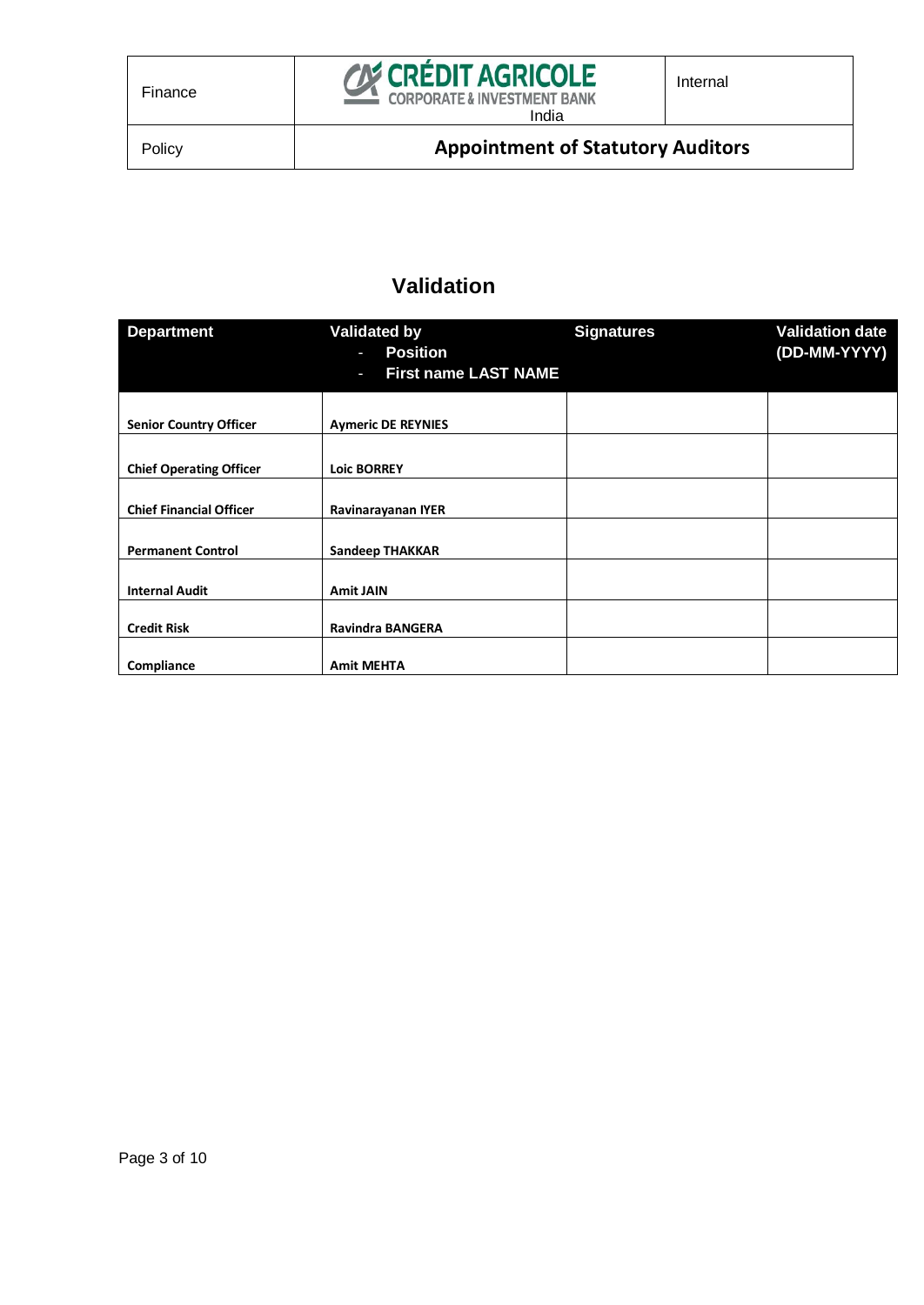

Policy

## **Appointment of Statutory Auditors**

**Table of Contents** 

|     | <b>Chapter 1</b> |  |  |
|-----|------------------|--|--|
| 1.1 |                  |  |  |
| 1.2 |                  |  |  |
| 1.3 |                  |  |  |
| 1.4 |                  |  |  |
|     | <b>Chapter 2</b> |  |  |
|     | <b>Chapter 3</b> |  |  |
|     | Chapter 4        |  |  |
| 4.1 |                  |  |  |
| 4.2 |                  |  |  |
|     | <b>Chapter 5</b> |  |  |
|     | <b>Chapter 6</b> |  |  |
|     | <b>Chapter 7</b> |  |  |
|     | <b>Chapter 8</b> |  |  |
|     | <b>Chapter 9</b> |  |  |
|     |                  |  |  |
|     |                  |  |  |
| 1.1 |                  |  |  |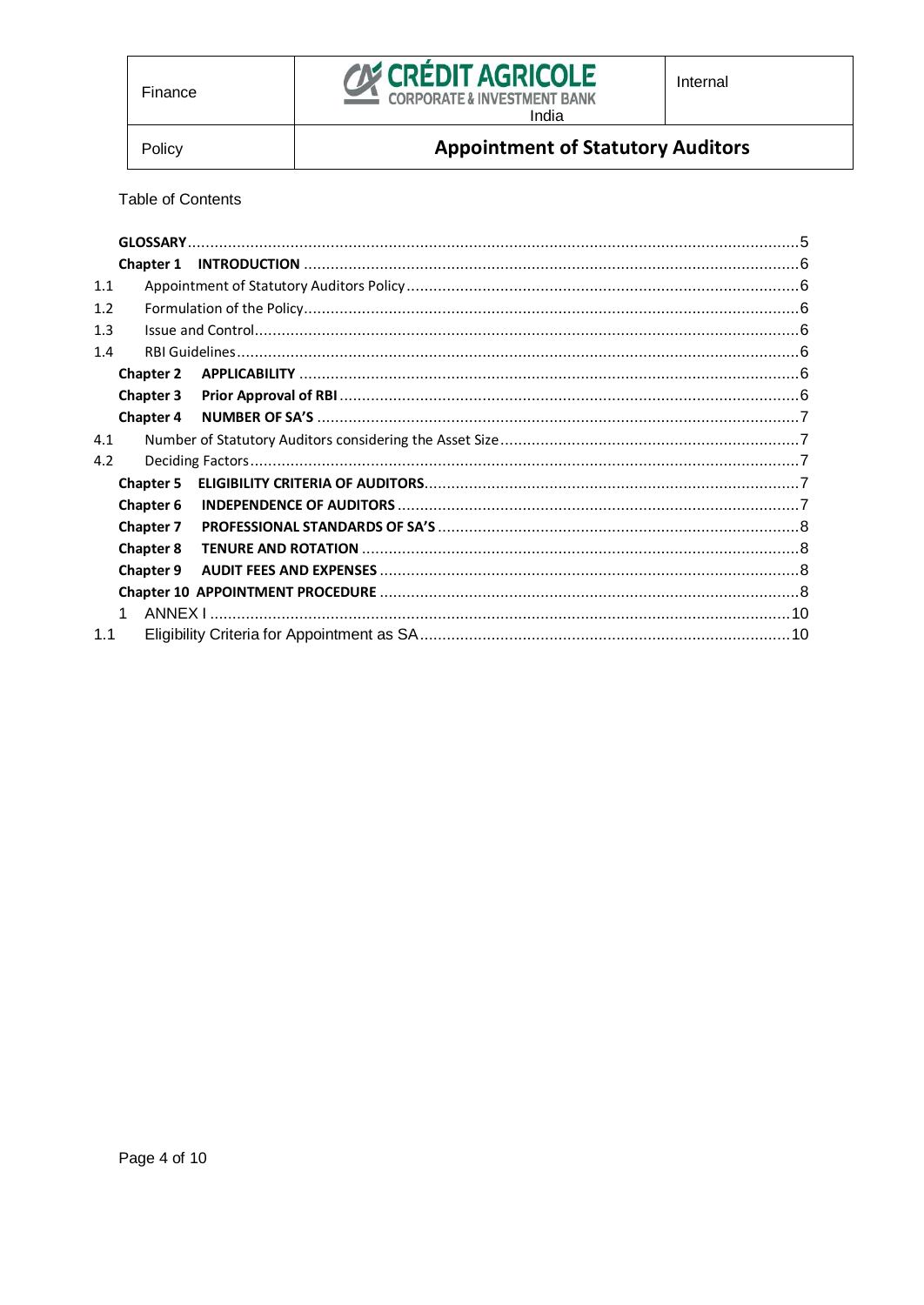

#### **GLOSSARY**

<span id="page-4-0"></span>**CA-CIB India (The Bank):** Refers and restricts to all branches of CA-CIB India.

**Accounting and Financial Control**: Refer to the Accounting team under the CFO

**SA's:** Statutory Auditors of the Bank

**CFO**: Refers to the Chief Financial Officer of the entity

**MANCOM:** Refers to the managing committee of CA-CIB India branches.

**RBI:** Refers to the Reserve Bank of India.

**Asset size** means total assets

**AC:** Audit Committee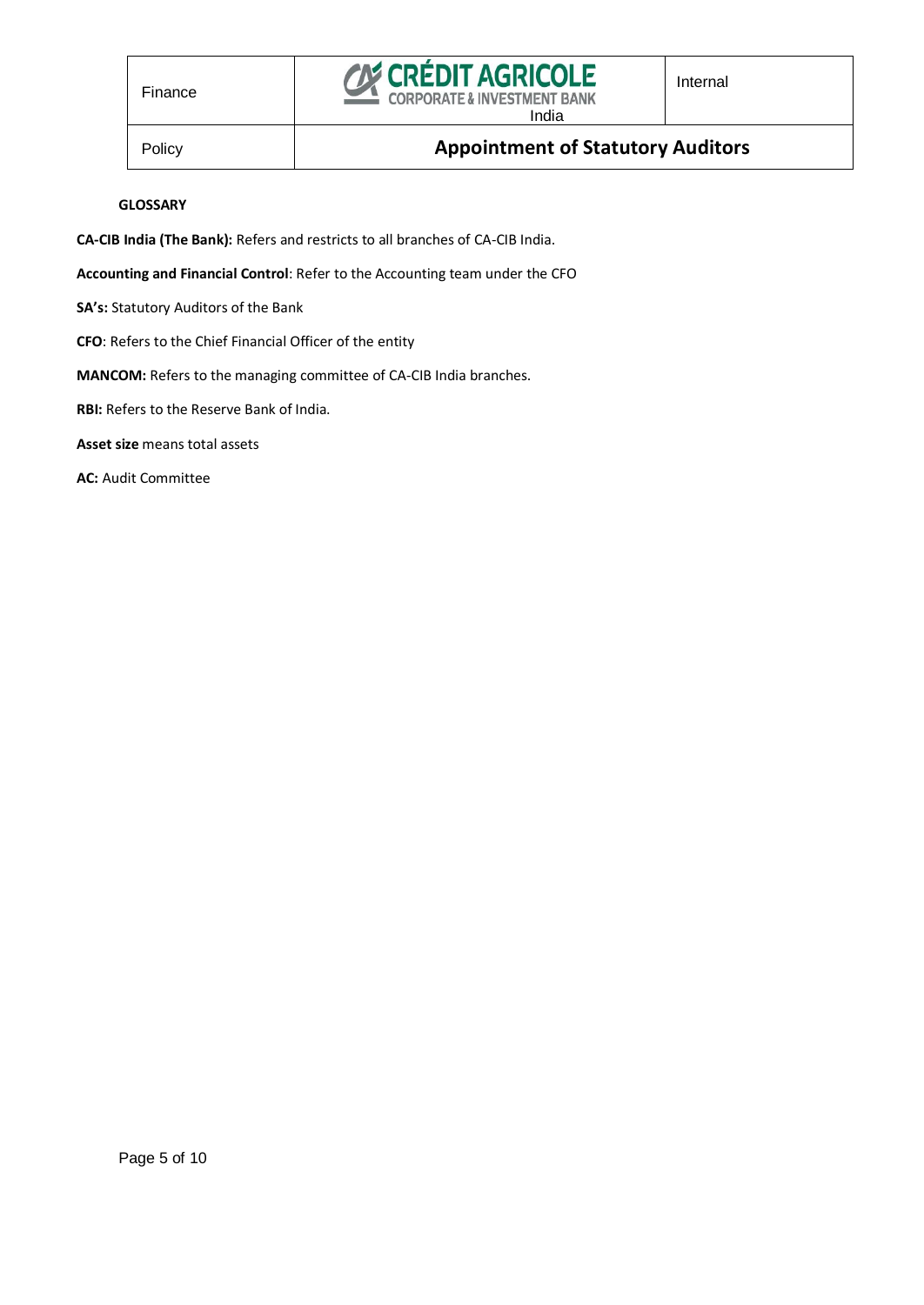

#### **Chapter 1 INTRODUCTION**

<span id="page-5-1"></span><span id="page-5-0"></span>1.1 Appointment of Statutory Auditors Policy

Appointment of Statutory Auditors policy of the bank is reviewed by Audit committee of the bank to set out policies and operation procedures for the appointment of Bank's Auditors and to incorporate amendment in circulars issued by Reserve Bank of India (RBI) from time to time.

<span id="page-5-2"></span>1.2 Formulation of the Policy

In formulating this policy, it is the Audit Committees intention to ensure that the Bank complies with regulatory requirements and industry standards of best practice.

- <span id="page-5-3"></span>1.3 Issue and Control
	- Authority

Finance Control Department is responsible to draft "The Appointment of Auditors Policy" which will be submitted to the Audit Committee for approval after being reviewed by the CFO. Once approved by the Audit Committee, the policy will be presented to MANCOM for its validation.

Version control and update

In order to remain feasible and effective, the Appointment of Auditors Policy will be reviewed yearly by the Finance Control Department and amended, if necessary, to reflect the changes in regulatory requirements & industry practices.

Any such changes to the Auditors Policy will be presented for review and submitted to the Audit Committee for its approval post which it will be presented in MANCOM for validation.

#### <span id="page-5-4"></span>1.4 RBI Guidelines

Guidelines for Appointment of Statutory Central Auditors (SCAs)/Statutory Auditors (SAs) of Commercial Banks (excluding RRBs), UCBs and NBFCs (including HFCs) dated April 26, 2021.



#### <span id="page-5-5"></span>**Chapter 2 APPLICABILITY**

SAs shall be implemented for the first time from H2 (second half) of FY 2021-22 to CA-CIB India.

#### **Chapter 3 Prior Approval of RBI**

<span id="page-5-6"></span>3.1 Finance Control Department will be responsible to approach RBI (Department of Supervision) for its prior approval for appointment/reappointment of SAs, on an annual basis in terms of the statutory provisions before 31st July of the reference year.

Page 6 of 10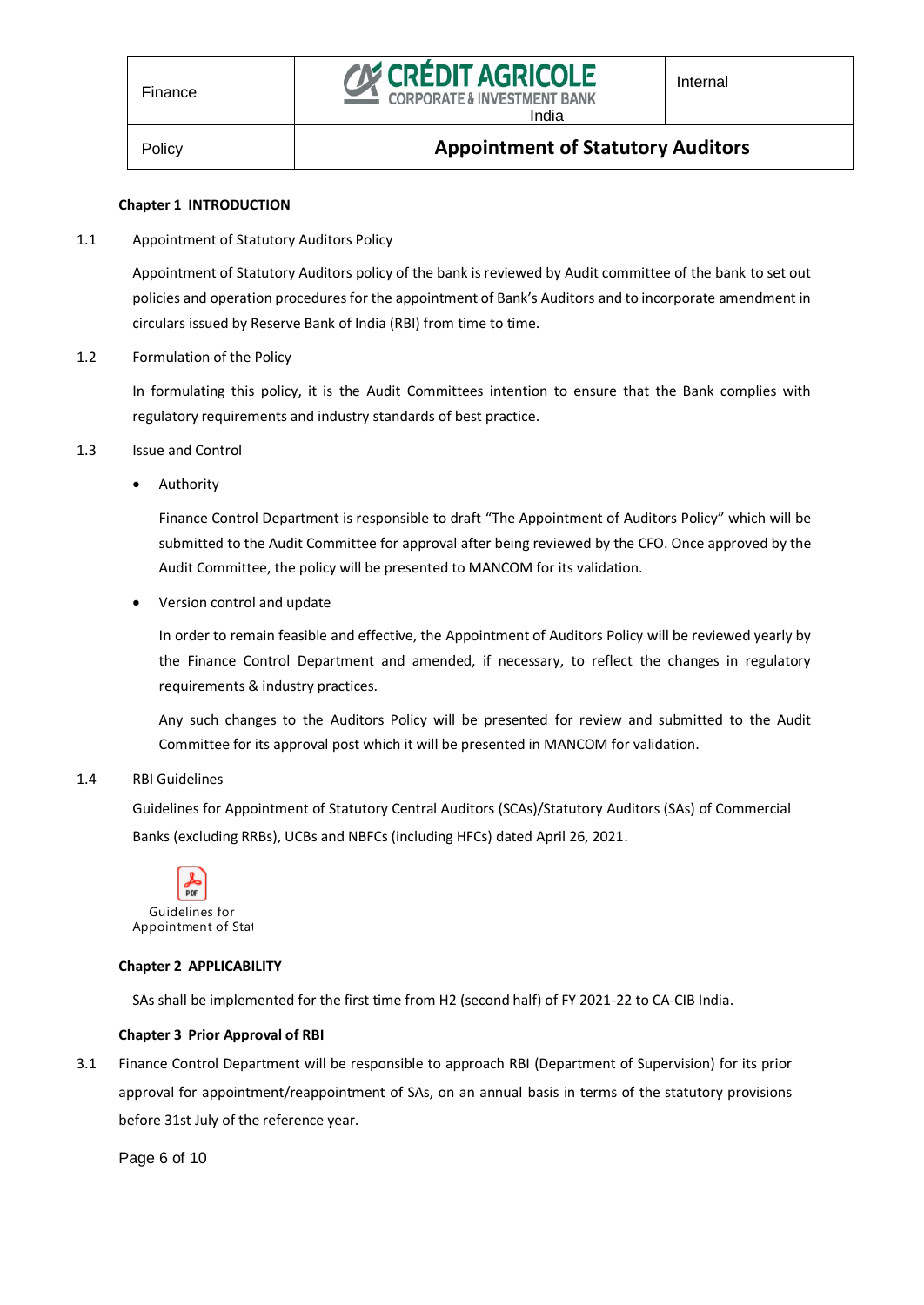

### Policy **Appointment of Statutory Auditors**

#### **Chapter 4 NUMBER OF SA'S**

<span id="page-6-1"></span><span id="page-6-0"></span>4.1 Number of Statutory Auditors considering the Asset Size

For the Bank when asset size is of ₹15,000 crore and above as at the end of previous year, the statutory audit should be conducted under joint audit [Partnership firms/Limited Liability Partnerships (LLPs)] following the regulatory norms and deciding on the number of firms that will be required to conduct audit. The decision will be finalized in the Audit Committee and presented to MANCOM for its validation.

It shall be checked by Finance Control and confirmed to the Audit Committee that joint auditors of the Entity do not have any common partners and they are not under the same network of audit firms.

The Finance Control Division in consultation with their joint SAs will be responsible to finalize the work allocation among joint SAs, before the commencement of the statutory audit. This allocation will be tabled at the Audit Committee.

<span id="page-6-2"></span>4.2 Deciding Factors

Considering the relevant factors such as the size and spread of assets, accounting and administrative units, complexity of transactions, level of computerization, availability of other independent audit inputs, identified risks in financial reporting, etc., Finance Control will table it proposal for ratification of the Audit Committee vis-a-vis requisite number of audit firms [Partnership firms/Limited Liability Partnerships (LLPs)] required in line with the regulatory guidelines. It is the primary responsibility of Finance Control to comply with the local regulatory guidelines concerning the appointment and associated processes relating to statutory auditors. "Finance Control shall keep the Audit Committee informed and seek its approval for making any exemption request to the regulator where warranted with necessary rationale/justification".

#### **Chapter 5 ELIGIBILITY CRITERIA OF AUDITORS**

<span id="page-6-3"></span>5.1 The Bank is required to appoint audit firm(s) as its SA(s) fulfilling the eligibility norms as prescribed in Annex I as prescribed by RBI.

#### **Chapter 6 INDEPENDENCE OF AUDITORS**

- <span id="page-6-4"></span>6.1 Finance Control will be primarily responsible to monitor and assess the independence of the auditors and conflict of interest position in terms of relevant regulatory provisions, standards and best practices. Any concerns in this regard may be flagged to the Audit Committee and concerned Senior Supervisory Manager (SSM)/Regional Office (RO) of RBI.
- 6.2 The Audit Committee shall ensure that the Concurrent auditors of the Bank should not be considered for appointment as SAs of the Bank.

Page 7 of 10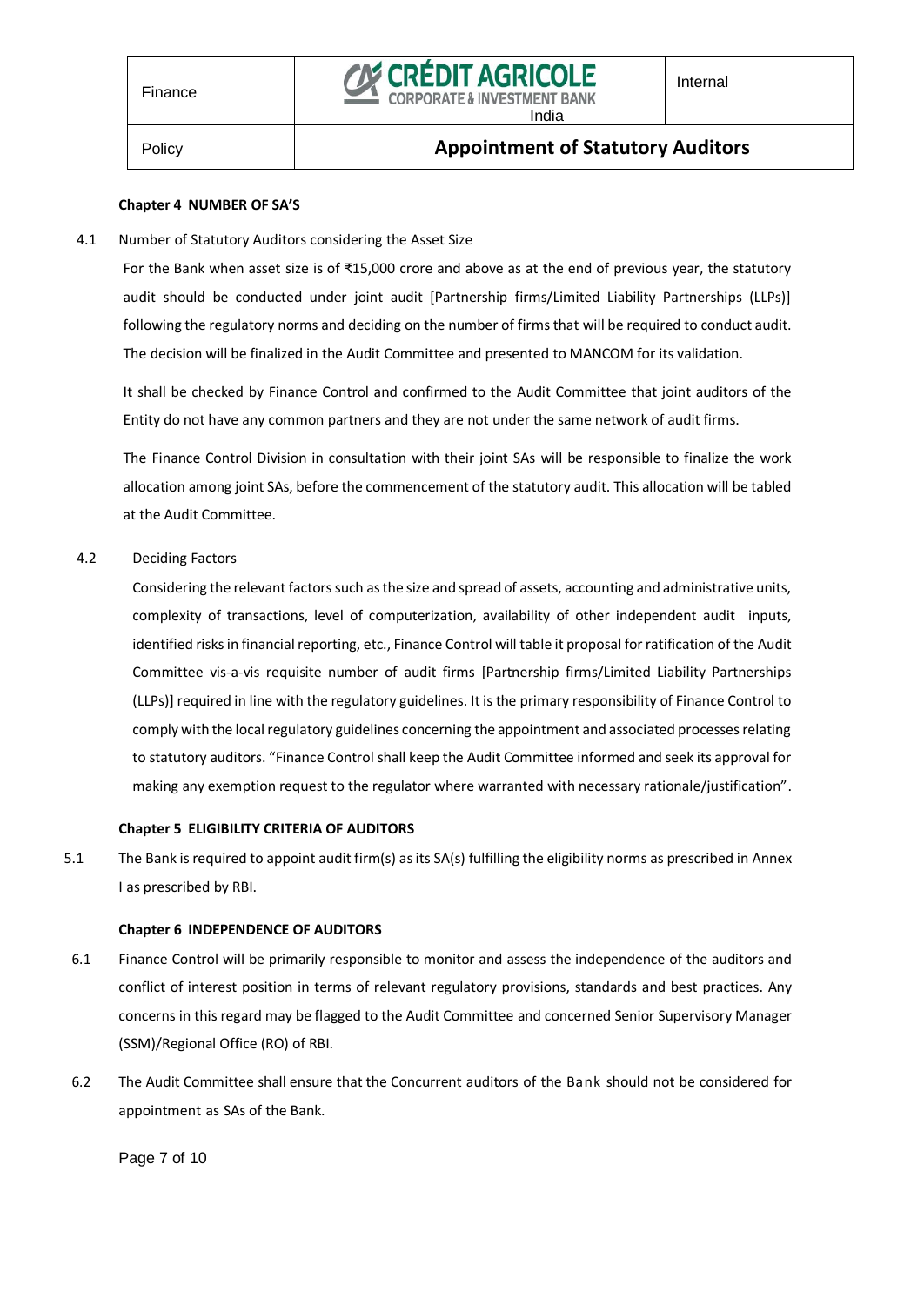### Policy **Appointment of Statutory Auditors**

India

#### **Chapter 7 PROFESSIONAL STANDARDS OF SA'S**

- <span id="page-7-0"></span>7.1 The SAs shall be strictly guided by the relevant professional standards in discharge of their audit responsibilities with highest diligence.
- 7.2 Finance Control shall table the SAs for consideration of the Audit Committee on an annual basis. Any serious lapses/negligence in audit responsibilities or conduct issues on part of the SAs or any other matter considered as relevant shall be reported to RBI by Finance Control after appraising the Audit Committee within two months from completion of the annual audit. Such reports should be sent with the approval/recommendation of the AC, with the full details of the audit firm.
- 7.3 In the event of lapses in carrying out audit assignments resulting in misstatement of the Bank's financial statements, and any violations/lapses vis-à-vis the RBI's directions/guidelinesregarding the role and responsibilities of the SAs in relation to the Bank, Finance Control Department will be responsible for sharing the reports with the approval/recommendation of the Audit Committee, with the full details of the audit firm to RBI (Department of Banking Supervision).

#### **Chapter 8 TENURE AND ROTATION**

- <span id="page-7-1"></span>8.1 Audit Committee is authorized to approve the appointment the SAs for a continuous period of three years, subject to the firms satisfying the eligibility norms each year. Further, the Audit Committee is also authorized to approve the removal of the audit firms during the above period only with the prior approval of the concerned office of RBI (Department of Supervision), as applicable for prior approval for appointment.
- 8.2 An audit firm would not be eligible for reappointment in the Bank for six years (two tenures) after completion of full or part of one term of the audit tenure.

#### **Chapter 9 AUDIT FEES AND EXPENSES**

- <span id="page-7-2"></span>9.1 The Finance Control Department shall make recommendation to the Audit Committee for fixing audit fees of SAs after considering any relevant statutory/regulatory instructions and post mutual negotiation with the auditors.
- 9.2 The audit fees for SAs shall be reasonable and commensurate withthe scope and coverage of audit, size and spread of assets, accounting and administrative units, complexity of transactions, level of computerization, identified risks in financial reporting,etc.

#### **Chapter 10 APPOINTMENT PROCEDURE**

<span id="page-7-3"></span>10.1 In case of new appointment, Finance Control shall be responsible to shortlist minimum of 2 audit firms for every vacancy of SAs for the consideration of the Audit Committee so that even if firm at first preference

Page 8 of 10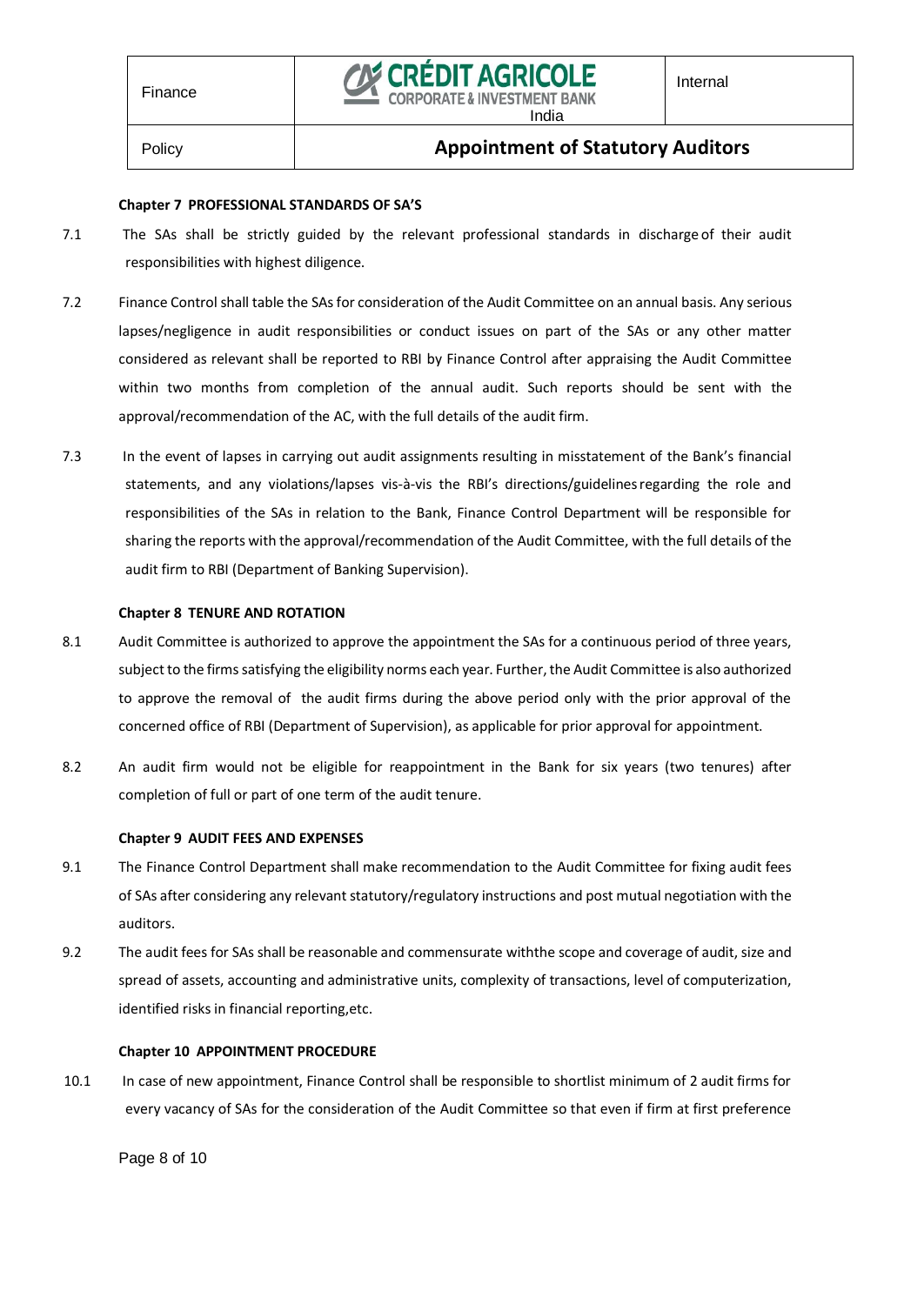

is found to be ineligible/refuses appointment, the firm at second preference can be appointed and the process of appointment of SAs does not get delayed.

- 10.2 In case of reappointment of SAs until completion of tenure of continuous term of 3 years, there would not be any requirement of shortlisting and sending names of multiple audit firms to RBI while seeking approval to appointment.
- 10.3 The Finance Control Department shall place the name of shortlisted audit firms, in order of preference, before the Audit Committee for selection as SAs. Upon selection of SAs and verifying their compliance with the eligibility norms prescribed by RBI, the Finance Control Department shall seek RBI's prior approval for appointment of SAs.
- 10.4 The Finance Control Department shall obtain a certificate, along with relevant information as per Form B (as prescribed in the RBI circular), from the audit firm(s) proposed to be appointed as SAs by the Bank to the effect that the audit firm(s) complies with all the eligibility norms prescribed by RBI for the purpose. Such certificate should be signed by the main partner/s of the audit firm proposed for appointment of SAs of the Entities, under the seal of the said audit firm.
- 10.5 The Finance Control Department shall be responsible to verify the compliance of audit firm(s) to the eligibility norms prescribed by RBI for the purpose and after being satisfied of their eligibility, recommend the names along with a certificate, in the format as per Form C (as prescribed in the RBI circular), stating that the audit firm(s) proposed to be appointed as SA by them comply with all eligibility norms prescribed by RBI for the purpose.
- 10.6 The Finance Control Department shall be responsible to obtain necessary clearance from ICAI/other relevant authorities before concluding on the selection of the SA's.
- 10.7 While approaching the RBI for its prior approval for appointment of SAs, Finance Control Department shall indicate Banks total asset size as on March 31st of the previous year (audited figures), recommending names of audit firms for appointment as SAs in the order of preference and also furnish information as per Form B and Form C as mentioned above, to facilitate expeditious approval of appointment/reappointment of the concerned audit firm.